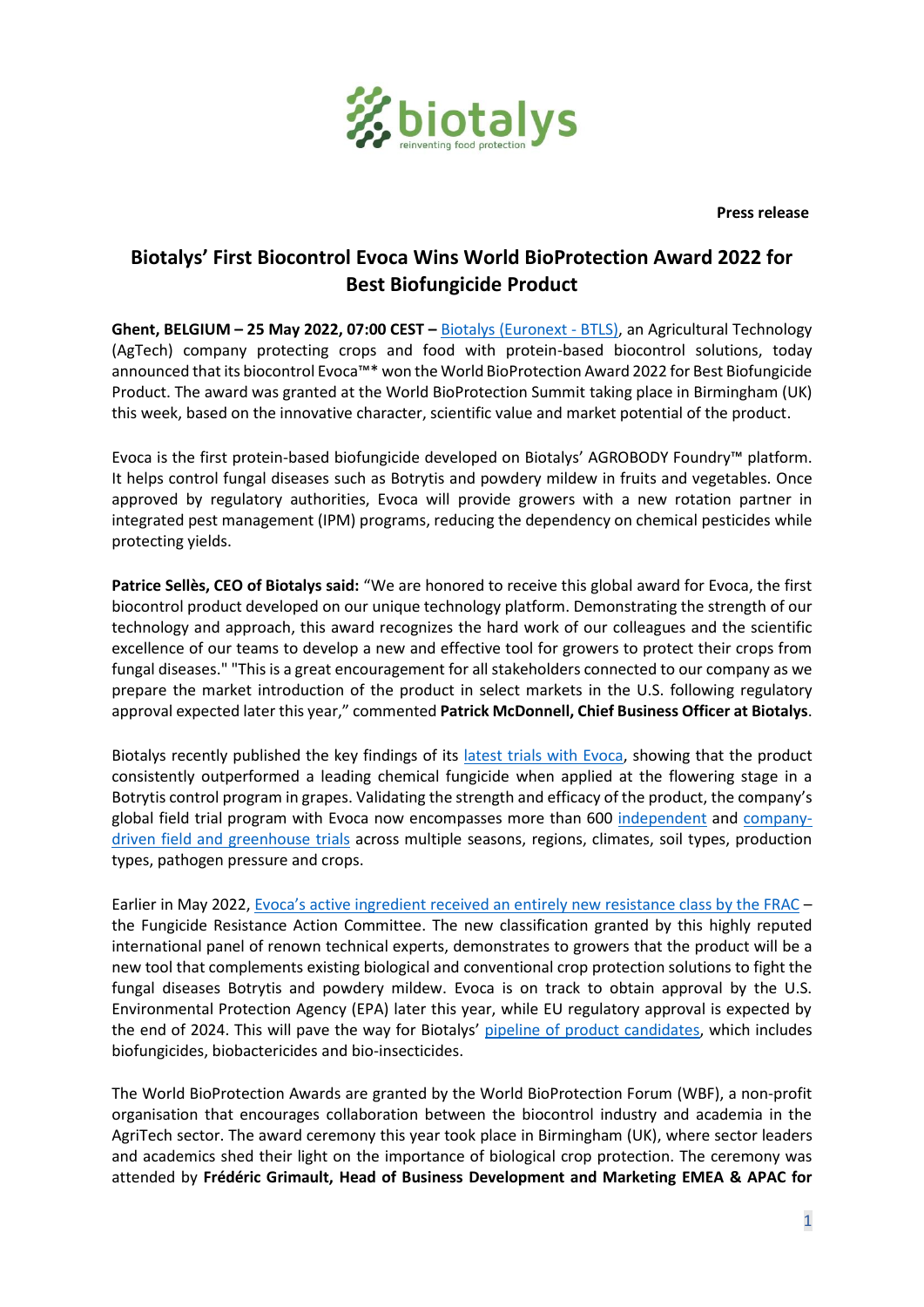

**Biotalys**, who received the award at the event on behalf of the company. The award was jointly granted to both Evoca and another biofungicide. More information can be found at [https://www.worldbioprotectionforum.com/awbsa2022/.](https://www.worldbioprotectionforum.com/awbsa2022/)



*Photo: Frédéric Grimault, Head Business Development and Marketing EMEA & APAC for Biotalys (center)*

*\* Evoca™: Pending Registration. This product is not currently registered for sale or use in the United States, the European Union, or elsewhere and is not being offered for sale.*

## **About Biotalys**

Biotalys is an Agricultural Technology (AgTech) company protecting crops and food with proprietary protein-based biocontrol solutions and aiming to provide alternatives to conventional chemical pesticides for a more sustainable and safer food supply. Based on its novel AGROBODY™ technology platform, Biotalys is developing a strong and diverse pipeline of effective product candidates with a favorable safety profile that aim to address key crop pests and diseases across the whole value chain, from soil to plate. Biotalys was founded in 2013 as a spin-off from the VIB (Flanders Institute for Biotechnology) and is listed on Euronext Brussels since July 2021. The company is based in the biotech cluster in Ghent, Belgium. More information can be found o[n www.biotalys.com.](http://www.biotalys.com/)